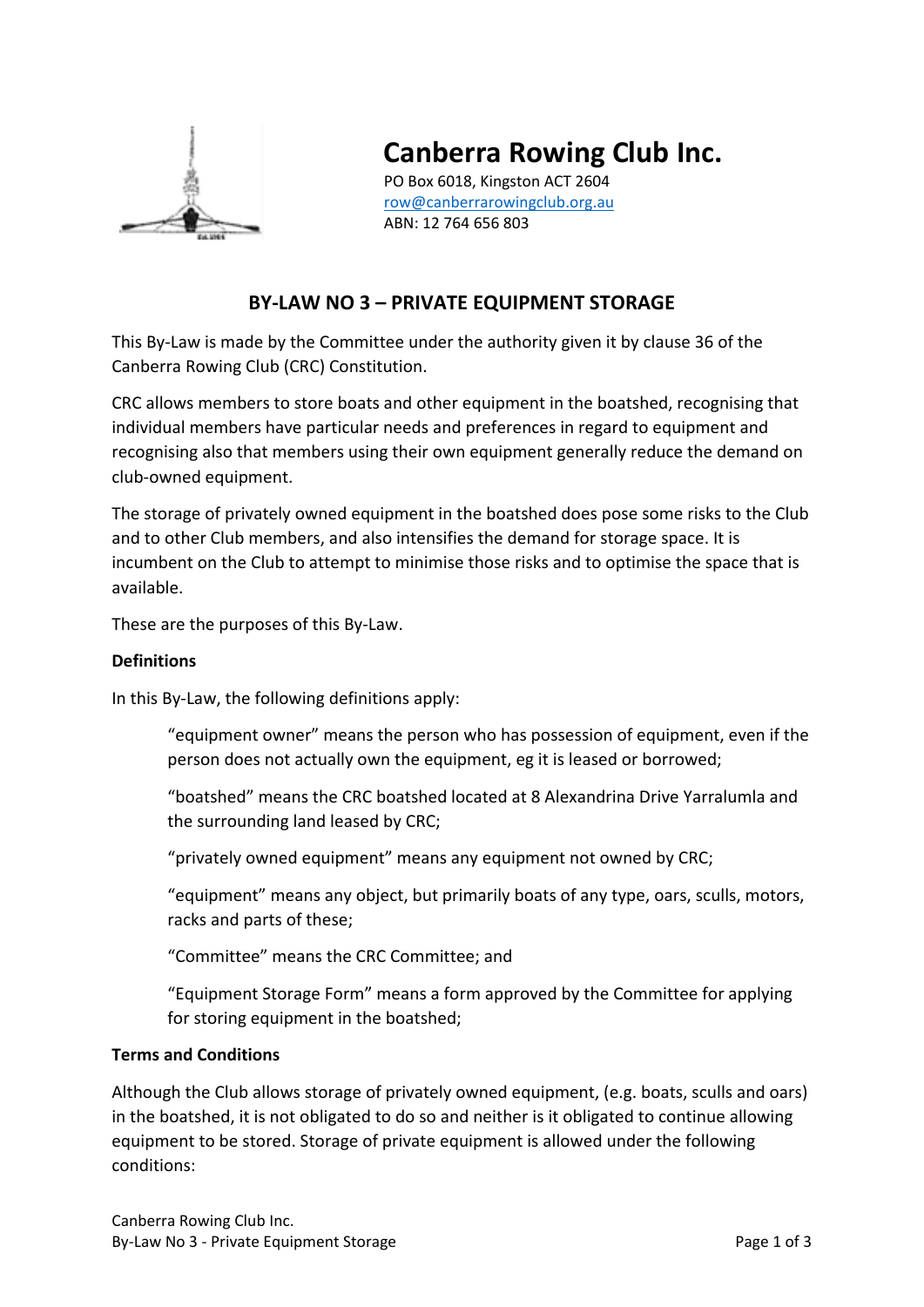# **Approval for Storage (and Equipment Storage Form)**

- 1. No privately owned equipment is to be stored in the boatshed without formal approval of the Committee. Formal approval will not be given without submission of a completed Equipment Storage Form.
- 2. The equipment owner must apply for permission to store equipment in the boatshed by completing an Equipment Storage Form and submitting it to the Club Committee through the Club Captain.
- 3. The Club will always give priority to storage of equipment belonging to financial Club members. Priority will also be given to storage of equipment in frequent use. Individual members' needs for particular equipment not adequately provided by the Club will also be recognised.

#### **The Club's Discretion and Responsibilities**

- 4. The Club has sole discretion as to where equipment is stored. The location at which any item of equipment is stored within the boatshed (on particular racks, walls, floor or in particular air spaces) is a matter at the sole discretion of the Club Captain with the authority of the Committee, and this discretion can be exercised at any time. As with removal of equipment.
- 5. The Club takes no responsibility for the safe storage of equipment or the misuse of equipment by Club members or non-members. The Club will give no encouragement to private equipment being used without permission.
- 6. The Club takes no responsibility for the manner in which equipment is stored, whether it is accessible nor whether it is at risk of being damaged.
- 7. The Club can change any of these conditions at any time with 4 weeks notice in writing (including email) to the contact address provided on the Equipment Storage Form.

#### **Key Responsibilities of the Owners of Private Equipment**

- 8. The equipment owner must maintain the currency of the information on the Equipment Storage Form while the boat or other equipment is stored in the boatshed.
- 9. The equipment owner must maintain the equipment and associated storage devices in a way that minimises the risk of injury or damage to people, other equipment and the boatshed.

#### **Third Party Insurance**

- 10. The equipment owner must maintain third party insurance coverage for damage caused by the equipment at all times the equipment is in the boatshed.
- 11. That condition is satisfied if the equipment is included on the Club's group insurance policy; otherwise a copy of a current certificate of third party insurance for the